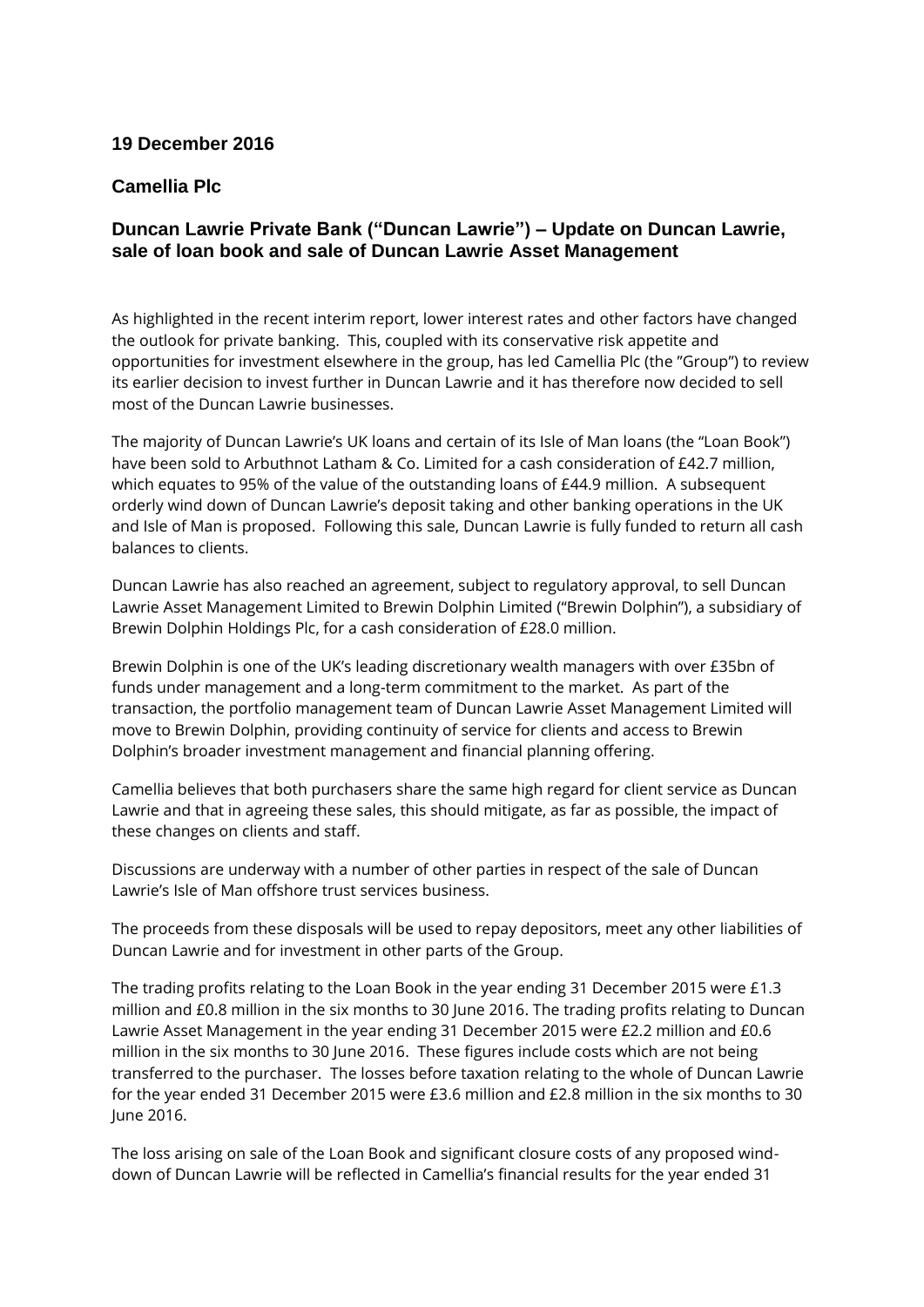December 2016. The expected profit on disposal of Duncan Lawrie Asset Management and further operating costs relating to the proposed wind down will be reflected in Camellia's financial results for the year ended 31 December 2017.

### *Terms of the Loan Book sale*

£34.7 million of the consideration is payable on completion today, with the balance of £8.0 million payable following novation or assignment of certain loan agreements which is expected to occur on 31 January 2017 ("Migration"). The consideration is subject to various adjustments on and shortly after Migration for loan repayments, advances and debt servicing costs in the period between 31 October 2016 and Migration.

### *Terms of the Duncan Lawrie Asset Management sale*

Duncan Lawrie has agreed, subject to regulatory approval, to sell its wealth management business, Duncan Lawrie Asset Management Limited, but will retain the liabilities relating to the business, for £28.0 million payable at completion. The consideration is subject to a working capital adjustment.

This announcement contains inside information for the purpose of Article 7 of the Market Abuse Regulation (EU) N0. 596/2014

For further information:

| Camellia Plc<br>Tom Franks, CEO<br>Susan Walker, CFO                                                                    | 01622 746655  |
|-------------------------------------------------------------------------------------------------------------------------|---------------|
| <b>Fenchurch Advisory Partners LLP</b><br>Financial Adviser on the Duncan Lawrie Asset Management sale<br>Richard Locke | 020 7382 2222 |
| <b>KPMG</b><br>Financial Adviser on the Loan Book sale<br>Andrew Jenke<br>Arun Sharma                                   | 020 7311 1000 |
| <b>Panmure Gordon</b><br>Nominated Adviser and Broker<br>Andrew Godber<br>Erik Anderson                                 | 020 7886 2500 |
| Maitland<br>William Clutterbuck                                                                                         | 020 7379 5151 |

Fenchurch Advisory Partners LLP ("Fenchurch"), which is authorised and regulated by the FCA, is acting exclusively for Camellia plc and no-one else in connection with the sale of Duncan Lawrie Asset Management Limited and will not be responsible to anyone other than Camellia plc for providing the protections afforded to clients of Fenchurch nor for providing advice in relation to